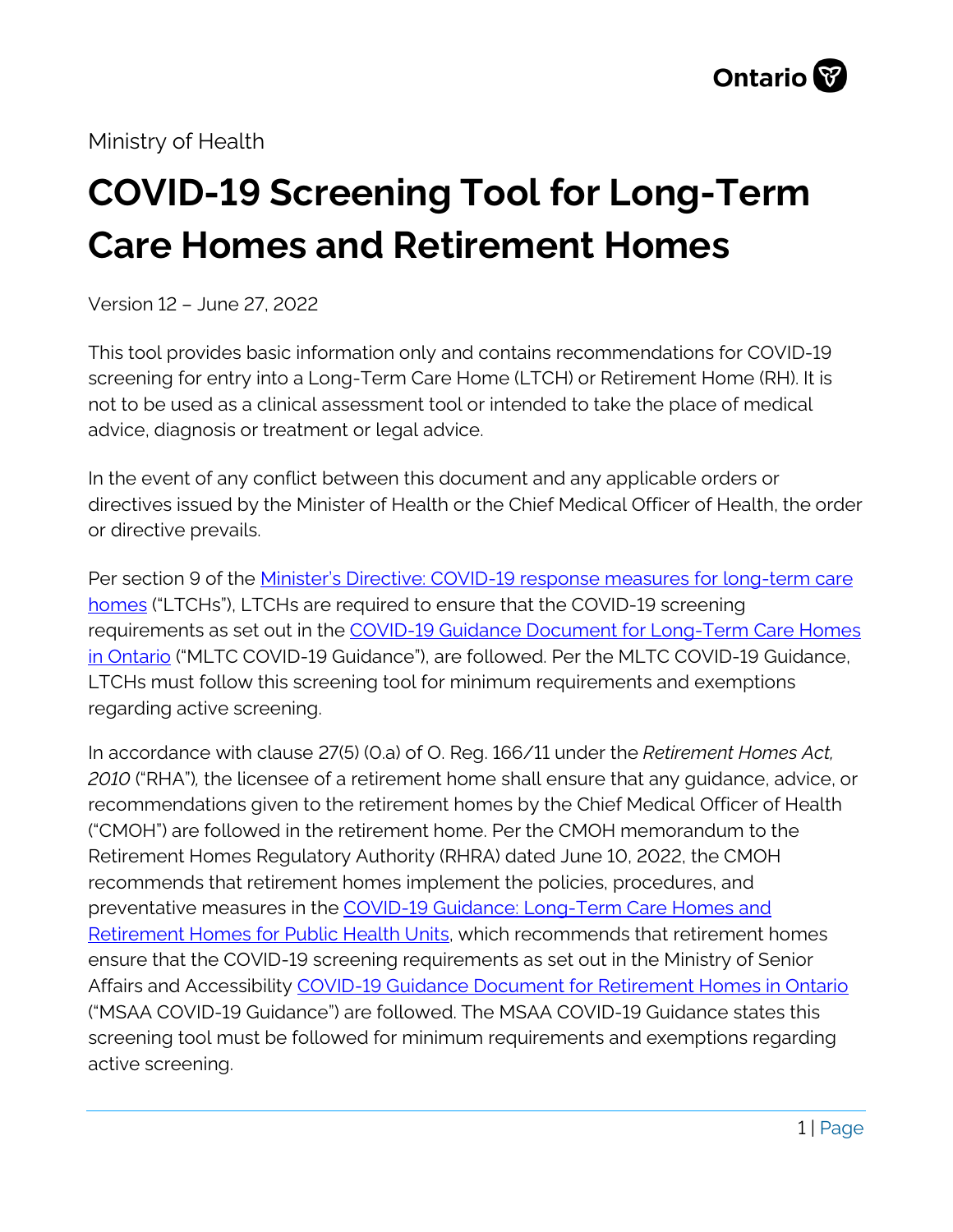

This tool can be adapted based on need and the specific setting but must include the minimum screening questions set out below. These questions can be adapted to meet the communication needs of people with learning, developmental or cognitive disabilities. The screening questions below are not intended to be used to screen admissions/transfers in the absence of other clinical and detailed admission assessments.

### **In emergency situations, emergency services or other first responders should be permitted entry without screening.**

Anyone who does not pass screening should be informed of this result and should not be permitted to enter the home. They should be advised that they should self-isolate (if applicable), ideally at home, and, if experiencing symptoms, call their health care provider or Telehealth Ontario [\(1-866-797-0000\)](tel:+18667970000) to get advice or an assessment, including if they need a COVID-19 test. Exceptions to this include:

- A resident returning to their home, who must be admitted on entry but isolated on [Droplet and Contact Precautions](https://www.publichealthontario.ca/-/media/documents/ncov/ipac/ipac-additional-precautions-acute-care.pdf?la=en) and tested for COVID-19 as per the [COVID-19](https://www.health.gov.on.ca/en/pro/programs/publichealth/coronavirus/docs/2019_LTC_homes_retirement_homes_for_PHUs_guidance.pdf)  [Guidance: Long-Term Care Homes and Retirement Homes for Public Health Units](https://www.health.gov.on.ca/en/pro/programs/publichealth/coronavirus/docs/2019_LTC_homes_retirement_homes_for_PHUs_guidance.pdf) and
- Staff and essential visitors who are up to date on their COVID-19 vaccinations as per the [Guidance for Employers Managing Workers with Symptoms within 48 Hours of](https://www.health.gov.on.ca/en/pro/programs/publichealth/coronavirus/docs/guidance_for_screening_vaccinated_individuals.pdf)  [COVID19 or Influenza Immunization](https://www.health.gov.on.ca/en/pro/programs/publichealth/coronavirus/docs/guidance_for_screening_vaccinated_individuals.pdf) document.
- Visitors for residents receiving end of life care, who must be screened prior to entry. If they fail screening, they must be permitted entry, but homes must ensure that they wear a medical (surgical/procedural) mask, maintain physical distance from other residents and staff and be restricted to the resident's room. This exception does not apply to visitors for residents receiving end of life care who failed screening due to federal quarantine requirements.
- Staff members where the LTCH/RH has advised that the individual is allowed to work (e.g., test-to-work), should be permitted entry but homes must ensure they are following the requirements as set out in Appendix A of Management of Cases and [Contacts of COVID-19 in Ontario.](https://www.health.gov.on.ca/en/pro/programs/publichealth/coronavirus/docs/contact_mngmt/management_cases_contacts.pdf)

Once an individual has passed the screening questions below and is able to enter the home, they must continue to follow all public health measures in the home as required, such as hand hygiene, physical distancing, and masking or wearing personal protective equipment (PPE), as appropriate. They also should be advised to self-monitor while in the home and report any symptoms immediately.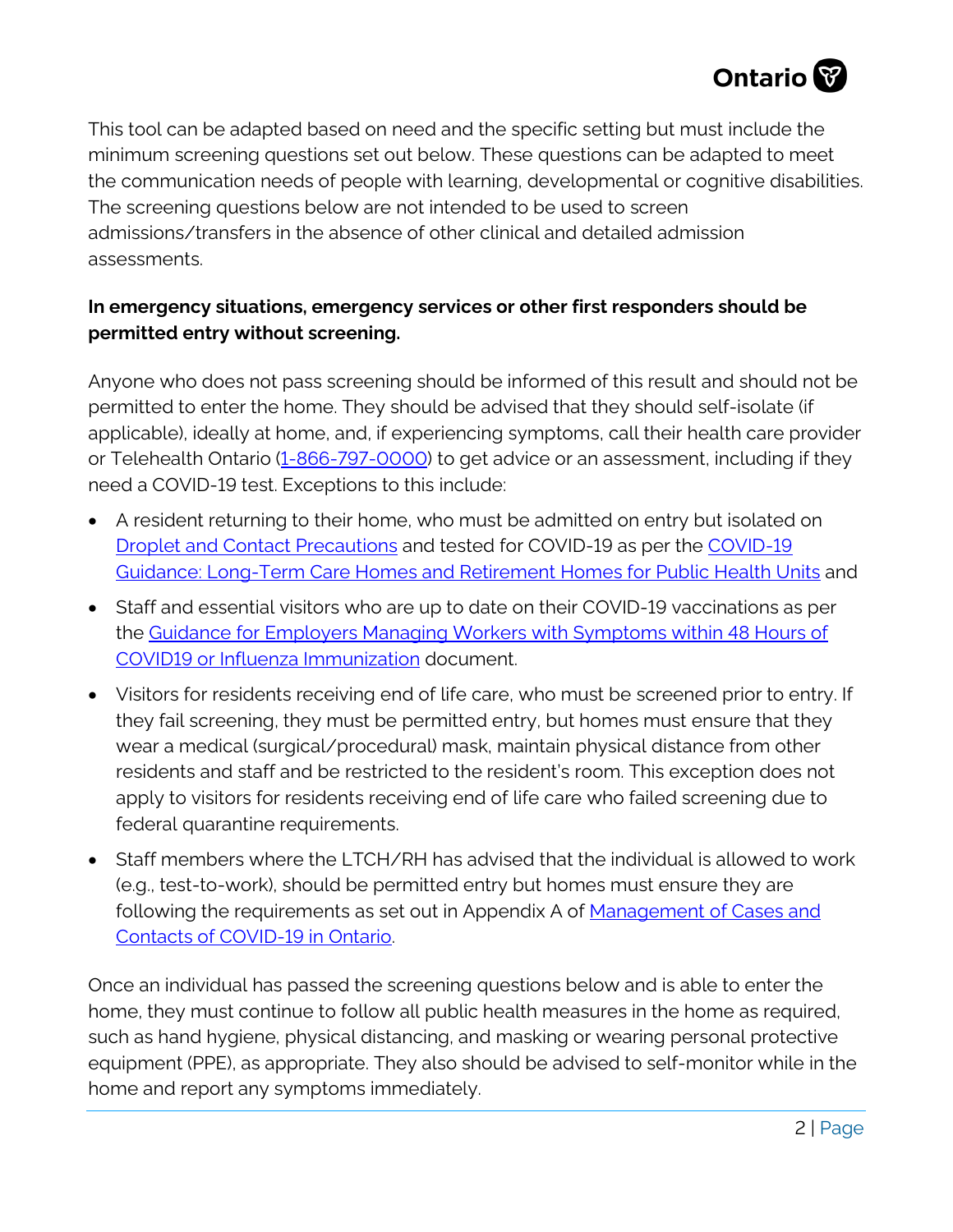

Staff responsible for occupational health at the LTCH/RH must follow up on all staff (phone calls, further screening, etc.) who have not passed the screening and been advised to self-isolate based on symptoms and/or exposure risk.

#### **Note:**

All LTCHs and RHs are responsible for ensuring compliance with applicable regulations, public health guidance, and any other applicable legal requirements.

# **Screening Questions for All Persons**

**1. In the last 10 days, have you experienced any of these symptoms? Choose any/all that are new, worsening, and not related to other known causes or conditions that you already have.**

Select "No" if all of these apply:

- Since your symptoms began, you tested negative for COVID‐19 on one PCR test or rapid molecular test or two rapid antigen tests taken 24 to 48 hours apart; and
- You do not have a fever; and
- Your symptoms have been improving for 24 hours (48 hours if you have nausea, vomiting, and/or diarrhea).

| Do you have one or<br>more of the following<br>symptoms? | Yes<br><b>No</b>                                                                                                           |
|----------------------------------------------------------|----------------------------------------------------------------------------------------------------------------------------|
| Fever and/or chills                                      | Temperature of 37.8 degrees Celsius/100 degrees<br>Fahrenheit or higher.                                                   |
| <b>Cough or barking</b><br>cough (croup)                 | Not related to asthma, post-infectious reactive airways,<br>COPD, or other known causes or conditions you already<br>have. |
| <b>Shortness of breath</b>                               | Not related to asthma or other known causes or conditions<br>you already have.                                             |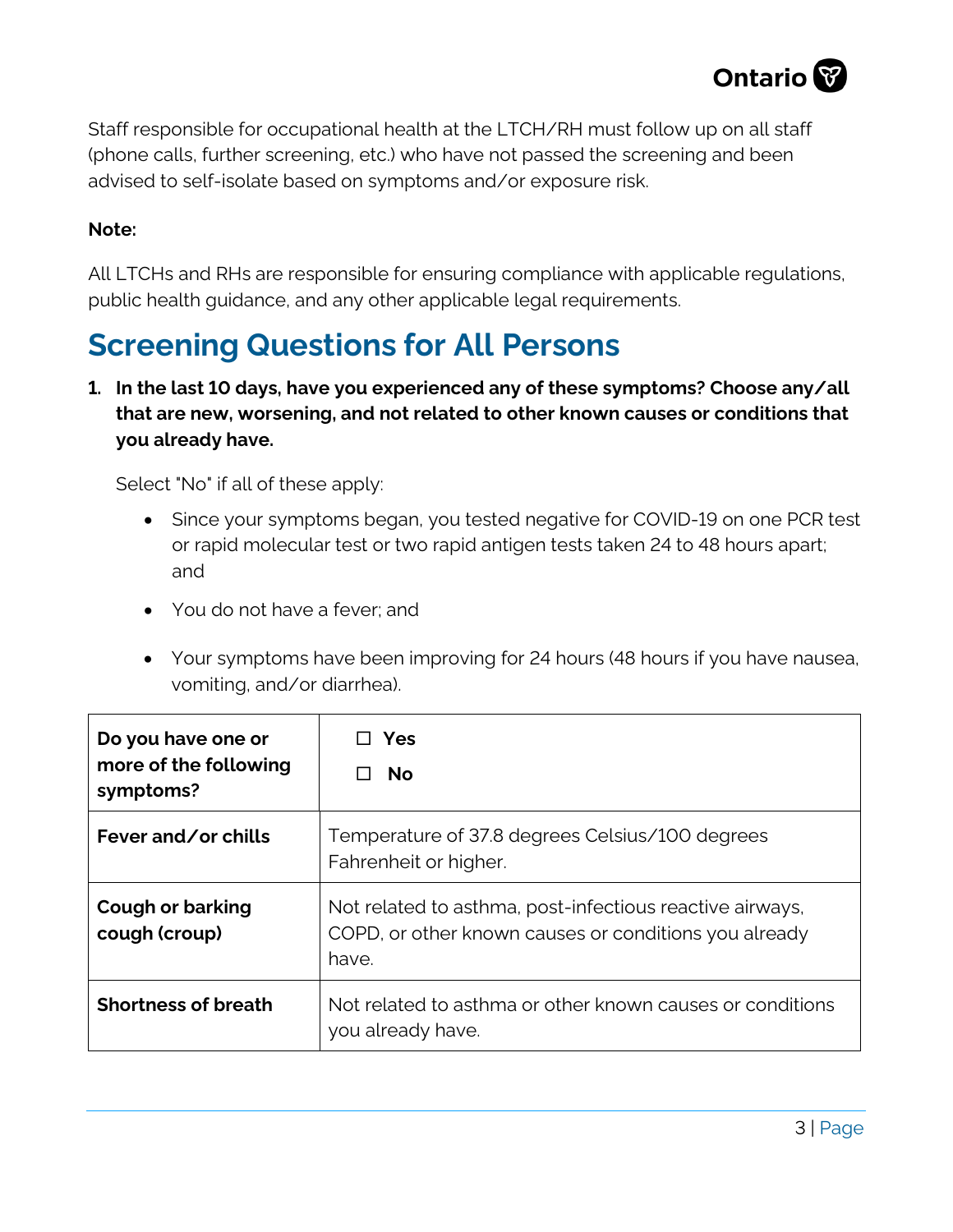

| Decrease or loss of<br>smell or taste    | Not related to seasonal allergies, neurological disorders, or<br>other known causes or conditions you already have.                                                            |
|------------------------------------------|--------------------------------------------------------------------------------------------------------------------------------------------------------------------------------|
| Muscle aches/joint<br>pain               | Unusual, long-lasting (not related to a sudden injury,<br>fibromyalgia, or other known causes or conditions you<br>already have).                                              |
|                                          | If you received a COVID-19 and/or flu vaccination in the last<br>48 hours and are experiencing mild muscle aches/joint pain<br>that only began after vaccination, select "No." |
| <b>Fatigue</b>                           | Unusual tiredness, lack of energy (not related to depression,<br>insomnia, thyroid dysfunction, or other known causes or<br>conditions you already have).                      |
|                                          | If you received a COVID-19 and/or flu vaccination in the last<br>48 hours and are experiencing mild fatigue that only began<br>after vaccination, select "No."                 |
| <b>Sore throat</b>                       | Painful or difficulty swallowing (not related to post-nasal<br>drip, acid reflux, or other known causes or conditions you<br>already have).                                    |
| <b>Runny or</b><br>stuffy/congested nose | Not related to seasonal allergies, being outside in cold<br>weather, or other known causes or conditions you already<br>have.                                                  |
| <b>Headache</b>                          | New, unusual, long-lasting (not related to tension-type<br>headaches, chronic migraines, or other known causes or<br>conditions you already have.                              |
|                                          | If you received a COVID-19 and/or flu vaccination in the last<br>48 hours and are experiencing a headache that only began<br>after vaccination, select "No."                   |
| Nausea, vomiting<br>and/or diarrhea      | Not related to irritable bowel syndrome, anxiety, menstrual<br>cramps, or other known causes or conditions you already<br>have.                                                |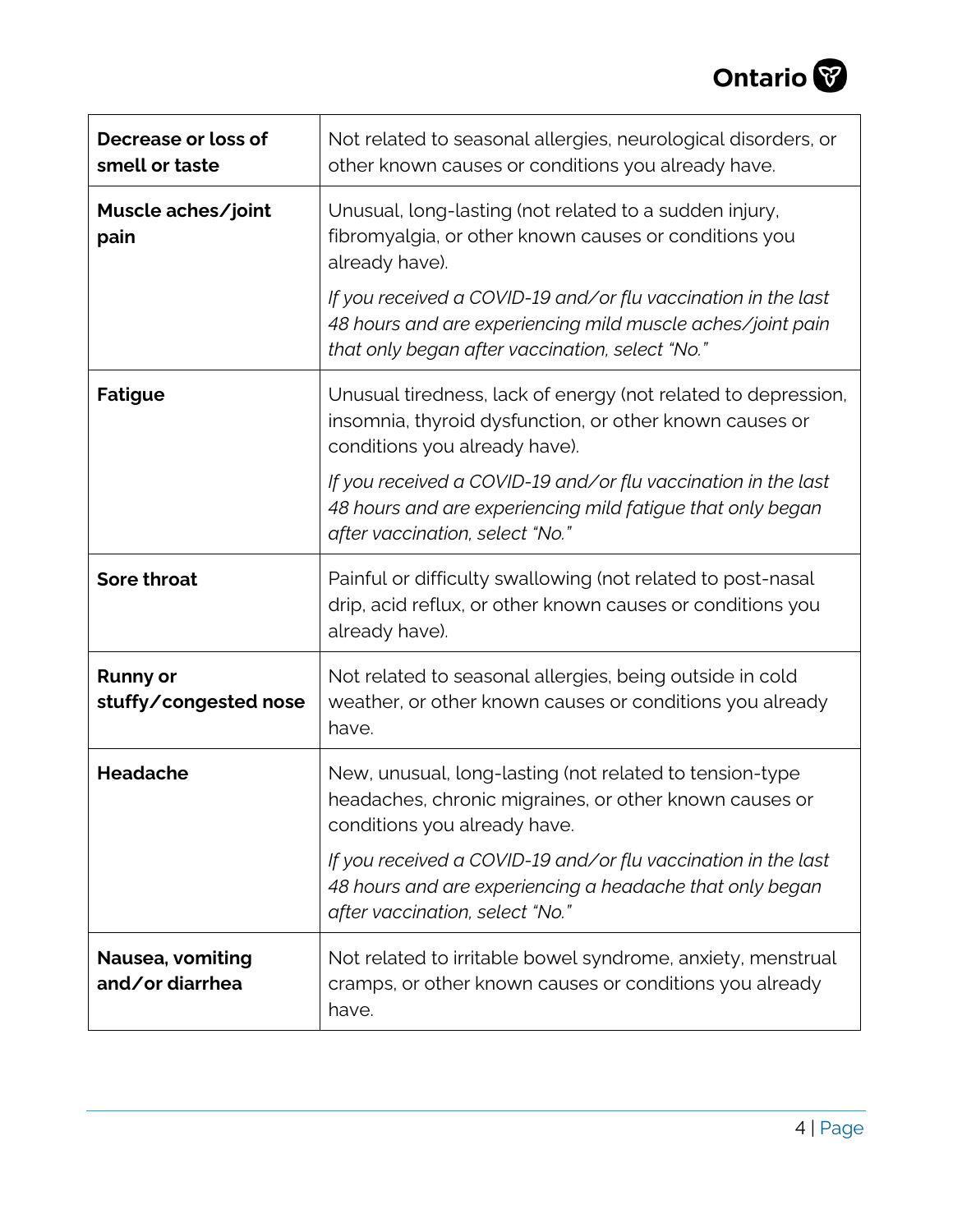

**2. In the last 14 days, have you travelled outside of Canada AND are currently required to be in quarantine per the [federal quarantine requirements?](https://travel.gc.ca/travel-covid/travel-restrictions/isolation)**

 $\square$  Yes  $\square$  No

**3. Has a doctor, health care provider, or public health unit told you that you should currently be isolating (staying at home)?**

This can be because of an outbreak or contact tracing.

 $\Box$  Yes  $\Box$  No.

**4. In the last 10 days (regardless of whether you are currently self-isolating or not), have you been identified as a "close contact"[\\*](#page-4-0) of someone (regardless of whether you live with them or not) who has tested positive for COVID-19 or have symptoms consistent with COVID-19?**

Select "No" if:

- You completed your isolation period after testing positive for COVID-19 in the last 90 days (using a rapid antigen, rapid molecular or PCR test); and/or
- Your close contact is isolating because of COVID-19 symptoms but has already received a negative PCR or rapid molecular test, or two negative rapid antigen tests, 24-48 hours apart.

 $\Box$  Yes  $\Box$  No

**5. In the last 10 days (regardless of whether you are currently self-isolating or not), have you tested positive for COVID-19, including on a rapid antigen test or a homebased self-testing kit?**

If you have since tested negative on a lab-based PCR test, select "No."

 $\square$  Yes  $\square$  No.

<span id="page-4-0"></span>A "close contact" is defined as an individual who has an exposure to a confirmed positive COVID-19 case, an individual with COVID-19 symptoms, or an individual with a positive rapid antigen test result. You are considered a close contact if you were less than two metres away from the case/symptomatic person for at least 15 minutes, or multiple shorter lengths of time, without personal protective equipment in the 48 hours before the case's symptoms began or their positive test result, whichever came first.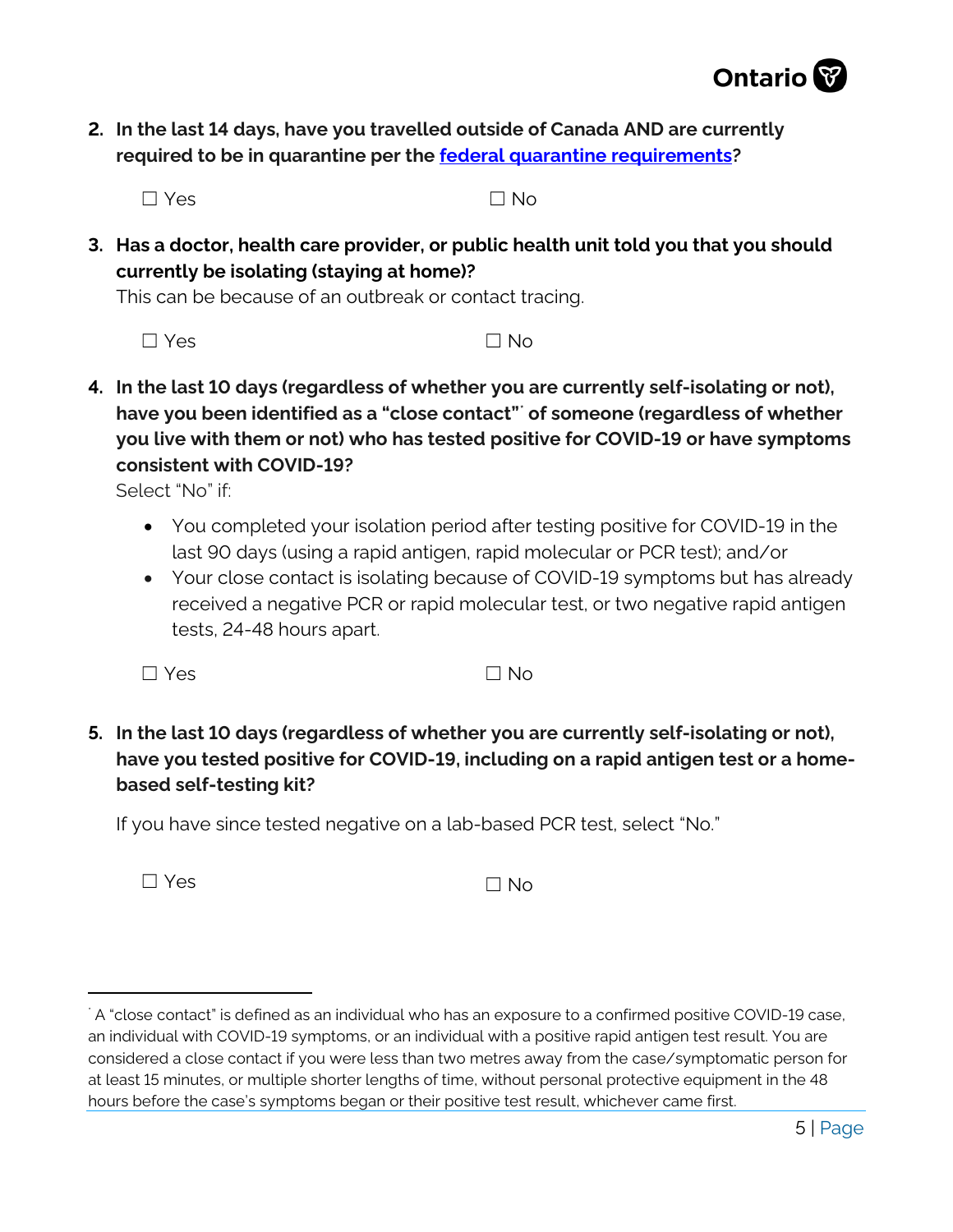

- **6. Do any of the following apply?** 
	- **You live with someone who is currently isolating because of a positive COVID-19 test**
	- **You live with someone who is currently isolating because of [COVID-19](https://covid-19.ontario.ca/exposed#symtoms)  [symptoms](https://covid-19.ontario.ca/exposed#symtoms)**
	- **You live with someone who is isolating while waiting for COVID-19 test results**

Select "No" if:

- You completed your isolation period after testing positive for COVID-19 in the last 90 days (using a rapid antigen, rapid molecular or PCR test); and/or
- Your household member is isolating because of COVID-19 symptoms but has already received a negative PCR or rapid molecular test, or two negative rapid antigen tests, 24-48 hours apart.

 $\Box$  Yes  $\Box$  No

## **Results of Screening Questions:**

- If the individual answers **NO to all questions from 1 through 6,** they have passed and can enter the home. They need to wear a mask to enter the home and should be told to self-monitor for symptoms.
	- o In addition to following all the home's regular control measures, if the individual is a worker (e.g., staff) who received a COVID-19 and/or flu vaccine in the last 48 hours and has mild headache, fatigue, muscle ache and/or joint pain that only began after vaccination, and no other symptoms, the worker must wear a medical mask for their entire shift at work even if not otherwise required to do so. Their mask may only be removed to consume food or drink and they must remain at least two metres away from others when their mask has been removed. If the symptoms worsen, continue past 48 hours, or if they develop other symptoms, they should leave work immediately to self-isolate and seek COVID-19 testing.
- If the individual answers **YES to ANY question from 1 through 6** they have not passed the screening and should not be permitted entry **unless** they are a resident; who are up to date on their COVID-19 vaccinations; visiting a resident receiving end of life care;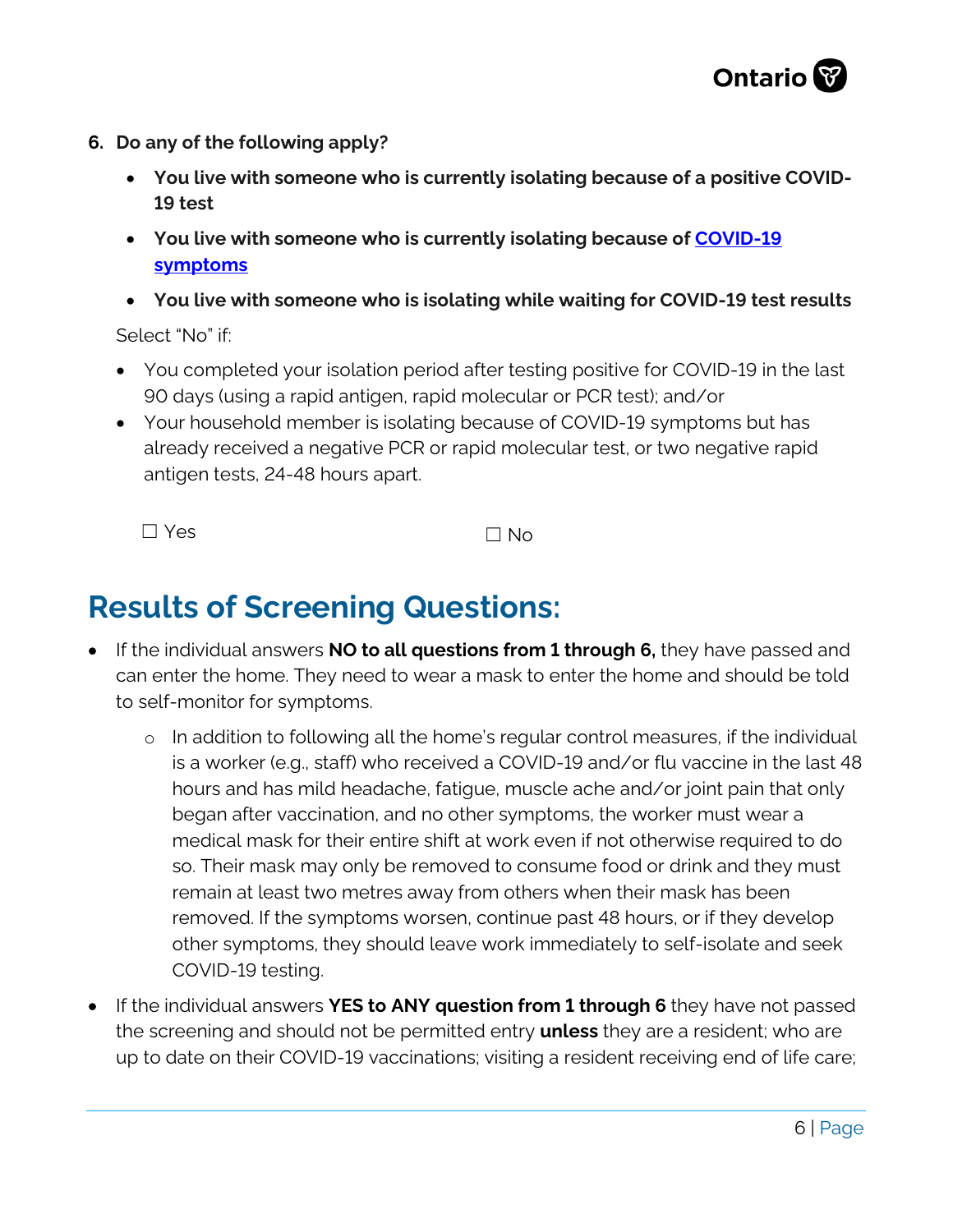

or directed by public health or the LTCH/RH that they are allowed to work (e.g., testto-work) as outlined above.

- o If they answered YES to question 1: they should be advised to self-isolate and not leave their home except to get tested, visit a clinical assessment centre, or for a medical emergency. If they test positive for COVID-19, they must isolate for at least [5 days f](https://covid-19.ontario.ca/exposed?utm_source=mobile-app-organic&utm_medium=referral&utm_campaign=covid-alert-mobile-app-english&utm_content=covidalertapppage-text#symptoms)rom the day symptoms began, and not enter the LTCH/RH for at least 10 days after developing symptoms.
- o If they answered YES to question 2: they must follow [federal guidelines.](https://travel.gc.ca/travel-covid) If they were told to quarantine, they must isolate for 14 days immediately after return.
- o If they answered YES to question 3: they should be advised to self-isolate and not leave their home except to get tested, visit a clinical assessment centre, or for a medical emergency. They must isolate as per [provincial guidance](https://www.health.gov.on.ca/en/pro/programs/publichealth/coronavirus/docs/contact_mngmt/management_cases_contacts_omicron.pdf) or the instructions from the health care provider or public health unit, and not enter the LTCH/RH for 10 days after symptom onset or last day of exposure.
- o If they answered YES to question 4: they are required to wear a mask and [self](https://www.publichealthontario.ca/-/media/documents/ncov/factsheet-covid-19-self-monitor.pdf?la=en)[monitor](https://www.publichealthontario.ca/-/media/documents/ncov/factsheet-covid-19-self-monitor.pdf?la=en) for symptoms for 10 days after their last exposure to the isolating individual, and they are not permitted entry to the LTCH/RH for 10 days after their last exposure.
- o If they answered YES to question 5: they are required to self-isolate for at least 5 days from the date of the positive test. They are not permitted entry to the LTCH/RH for 10 days after positive test date.
- o If they answered YES to question 6:
	- If they are under 18 years old and [fully vaccinated](https://health.gov.on.ca/en/pro/programs/publichealth/coronavirus/docs/vaccine/COVID-19_fully_vaccinated_status_ontario.pdf) or over 18 years old and have received a COVID-19 booster dose, they should wear a mask and self-monitor for symptoms for 10 days after exposure, and they are not permitted entry to the LTCH/RH for 10 days after their last exposure to the isolating individual.
	- If they do not meet any of the criteria above, they must self-isolate while the person with symptoms/positive test result isolates, and they are not permitted entry to the LTCH/RH for 10 days after their last exposure to the isolating individual.
- o Staff and students who answer YES to any question from 1 through 6 should inform their manager/immediate supervisor of this result.